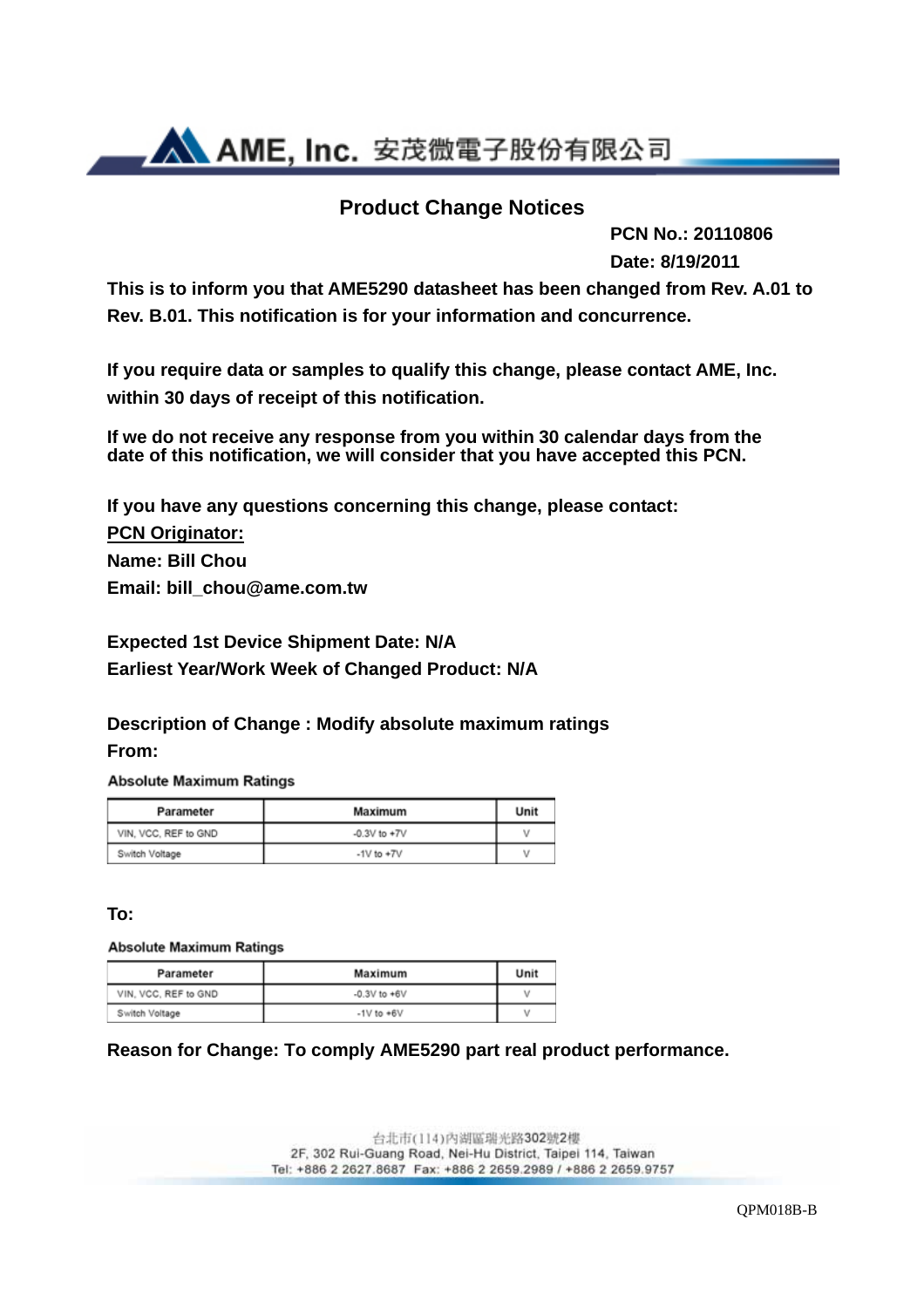

## **3A, 1MHz Sync Buck Converter**

### n **General Description**

The AME5290 is a synchronous buck converter with internal power MOSFETs. It achieves 3A continuous output current with a fixed frequency of 1MHz with excellent load and line regulation. The device operates from an input voltage of 3V to 5.5V and provides an output voltage from 0.8V to  $V_{\text{IN}}$ , making the AME5290 ideal for onboard post regulation applications.

Internal soft-start minimizes the inrush supply current at startup. The circuit protection includes cycle-by-cycle current limiting, output short circuit frequency protection and thermal shutdown these protect functions improve design reliability.

This device is available in SOP-8/PP package with exposed pad for low thermal resistance.

### n **Features**

- Input Voltage Operate from 3V to 5.5V
- 3A Output Current
- $\bullet$  100mΩ Internal Power MOSFET Switch
- **Stable with Low ESR Output Ceramic Capacitors**
- Up to 95% Efficiency
- **Thermal Shutdown**
- $\bullet$  Output Adjustable from 0.8V to V<sub>IN</sub>
- **Short Circuit Frequency Protection**
- **Over Temperature Protection**
- Available in SOP-8/PP Package
- Green Products Meet RoHS Standards

## ■ Applications

- $\bullet$  TV
- **Distributed Power Systems**
- **Pre-Regulator for Linear Regulators**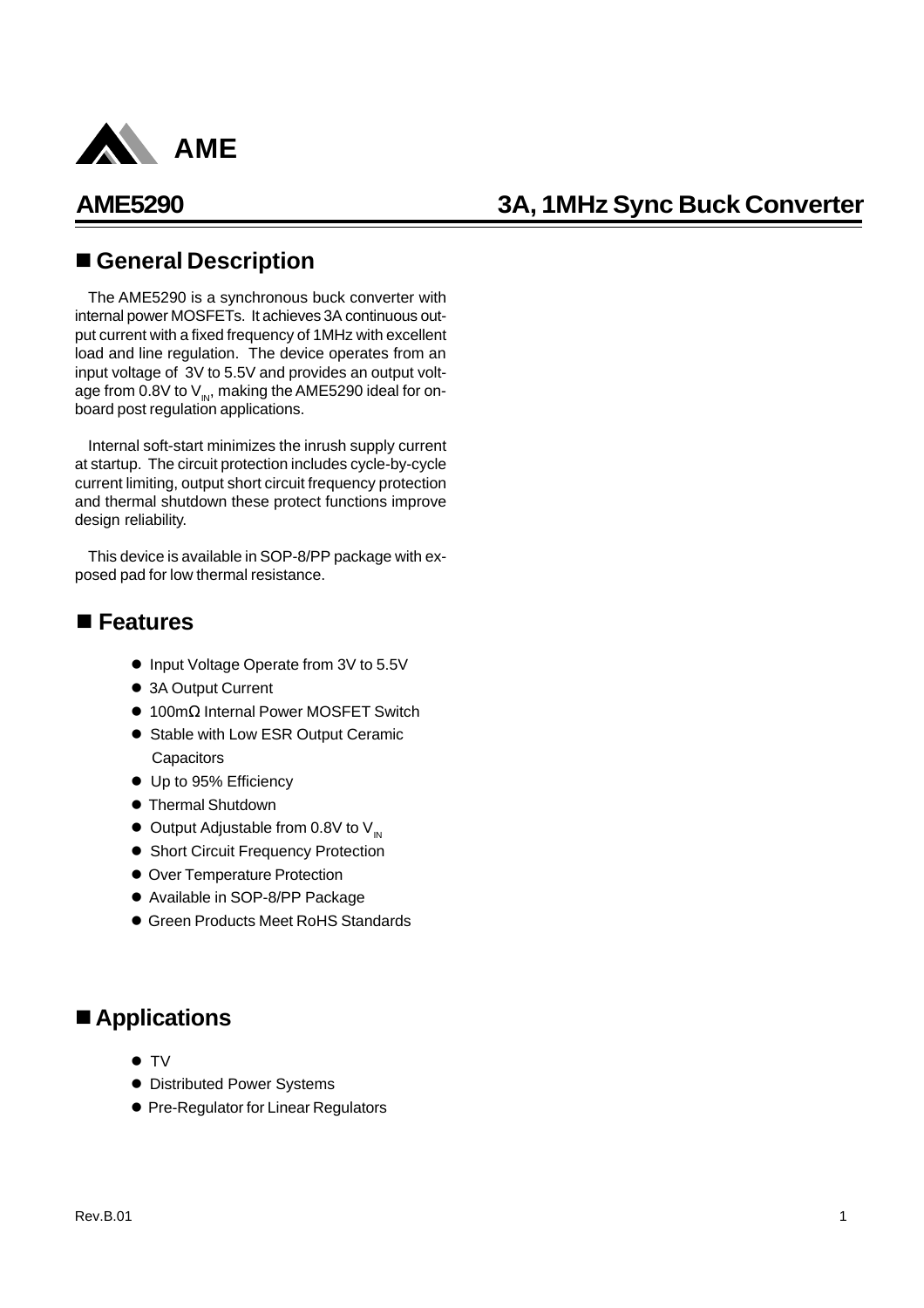

## **3A, 1MHz Sync Buck Converter**

## ■ **Typical Operating Circuit**



## ■ Functional Block Diagram

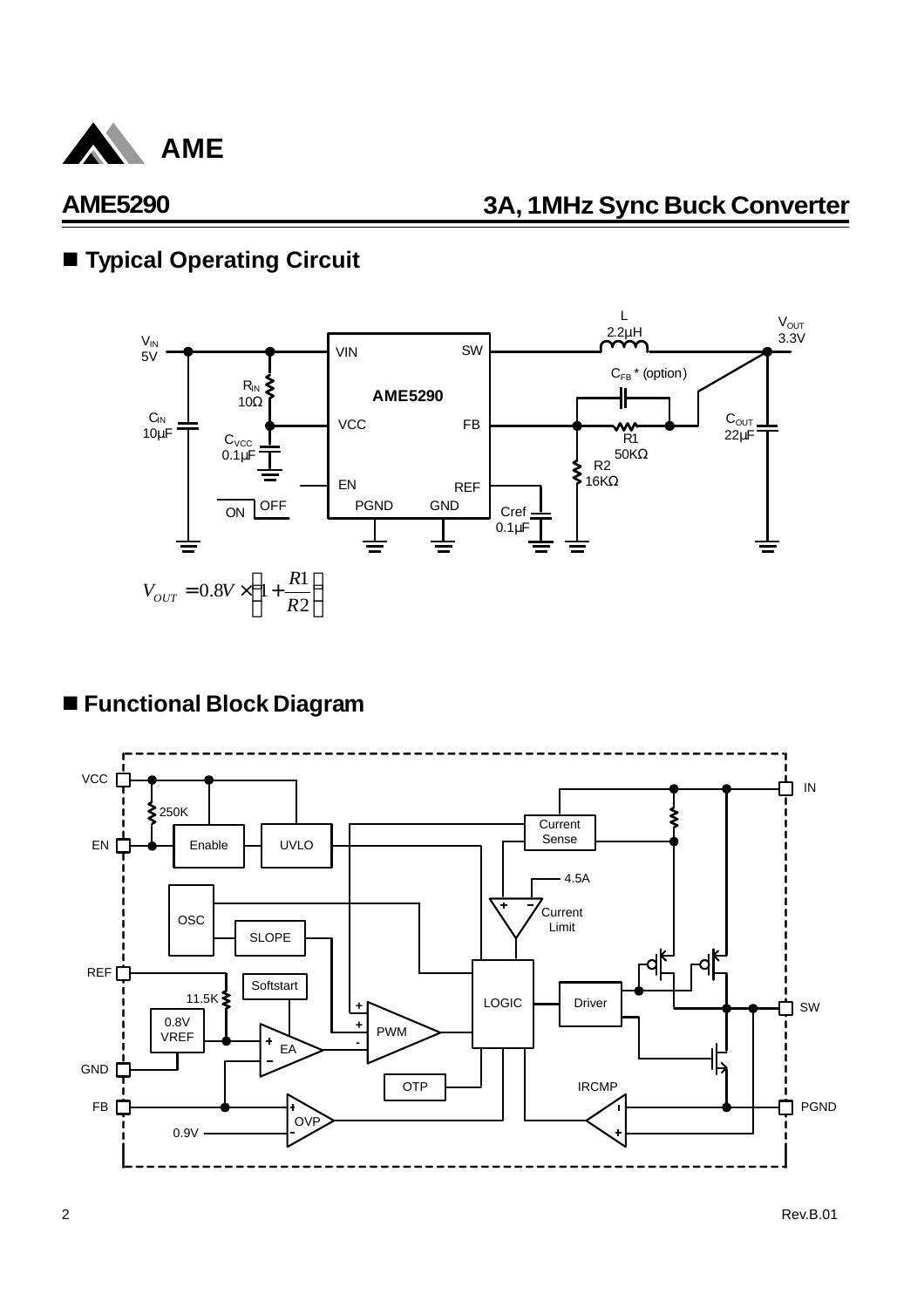

## **3A, 1MHz Sync Buck Converter**

## ■ Pin Configuration



**\* Die Attach: Conductive Epoxy**

**Note: Connect exposed pad (heat sink on the back) to GND.**

## **n** Pin Description

| <b>Pin Number</b> | <b>Pin Name</b> | <b>Pin Description</b>                                                                                                                                                                  |
|-------------------|-----------------|-----------------------------------------------------------------------------------------------------------------------------------------------------------------------------------------|
|                   | <b>VCC</b>      | Supply Voltage. Bypass with 0.1µF capacitor to ground and $10\Omega$ resistor to<br>$V_{IN}$ .                                                                                          |
| $\mathbf{2}$      | <b>REF</b>      | Reference Bypass. Bypass with 0.1µF capacitor to ground.                                                                                                                                |
| 3                 | <b>GND</b>      | Ground. Connect the exposed pad to GND.                                                                                                                                                 |
| 4                 | FB.             | Feedback Input. FB senses the output voltage to regulate that voltage. Drive<br>FB with a resistive voltage divider from the output voltage. The feedback<br>reference voltage is 0.8V. |
| 5                 | EN              | Enable. Internal pull high with a resistor. Pull EN below 0.4V to shut down the<br>regulator.                                                                                           |
| 6                 | <b>PGND</b>     | Power Ground. Internally connected to GND. Keep power ground and signal<br>ground planes separate.                                                                                      |
| 7                 | SW              | Power Switching Output. SW is the switching node that supplies power to the<br>output. Connect the output LC filter from SW to the output load.                                         |
| 8                 | IN              | Power-Supply Voltage. Input voltage range from 3V to 5.5V. Bypass with a<br>10µF (min.) ceramic capacitor to ground and a 10 $\Omega$ resistor to VCC.                                  |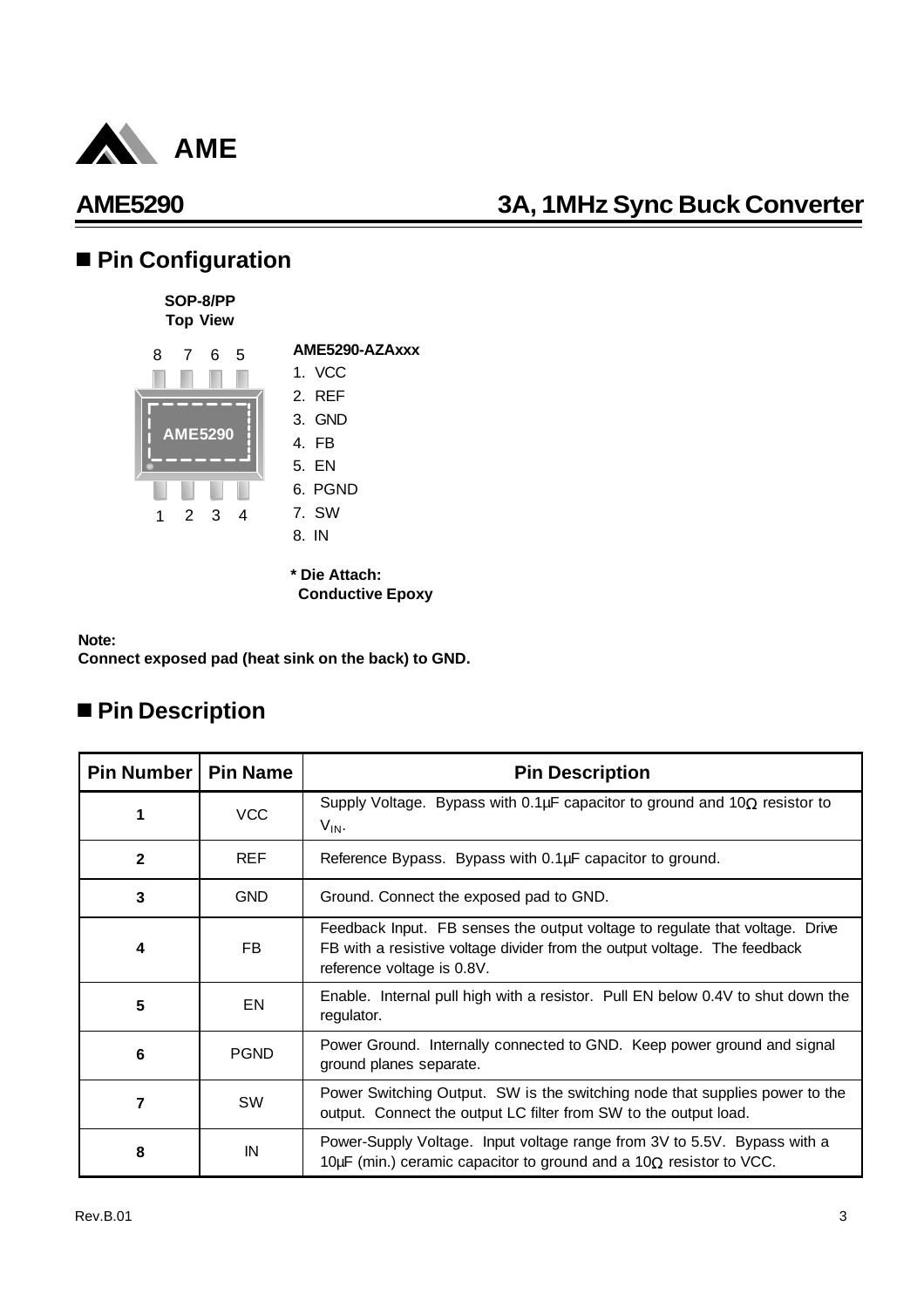

## **3A, 1MHz Sync Buck Converter**

## $\blacksquare$  **Ordering Information**



| <b>Pin Configuration</b>                                                                       | Package<br><b>Type</b> | <b>Number of</b><br><b>Pins</b> | <b>Output Voltage</b> |
|------------------------------------------------------------------------------------------------|------------------------|---------------------------------|-----------------------|
| 1. VCC<br>A<br>2. REF<br>$(SOP-8/PP)$<br>3. GND<br>4. FB<br>5. EN<br>6. PGND<br>7. SW<br>8. IN | Z: SOP/PP              | A: 8                            | ADJ: Adjustable       |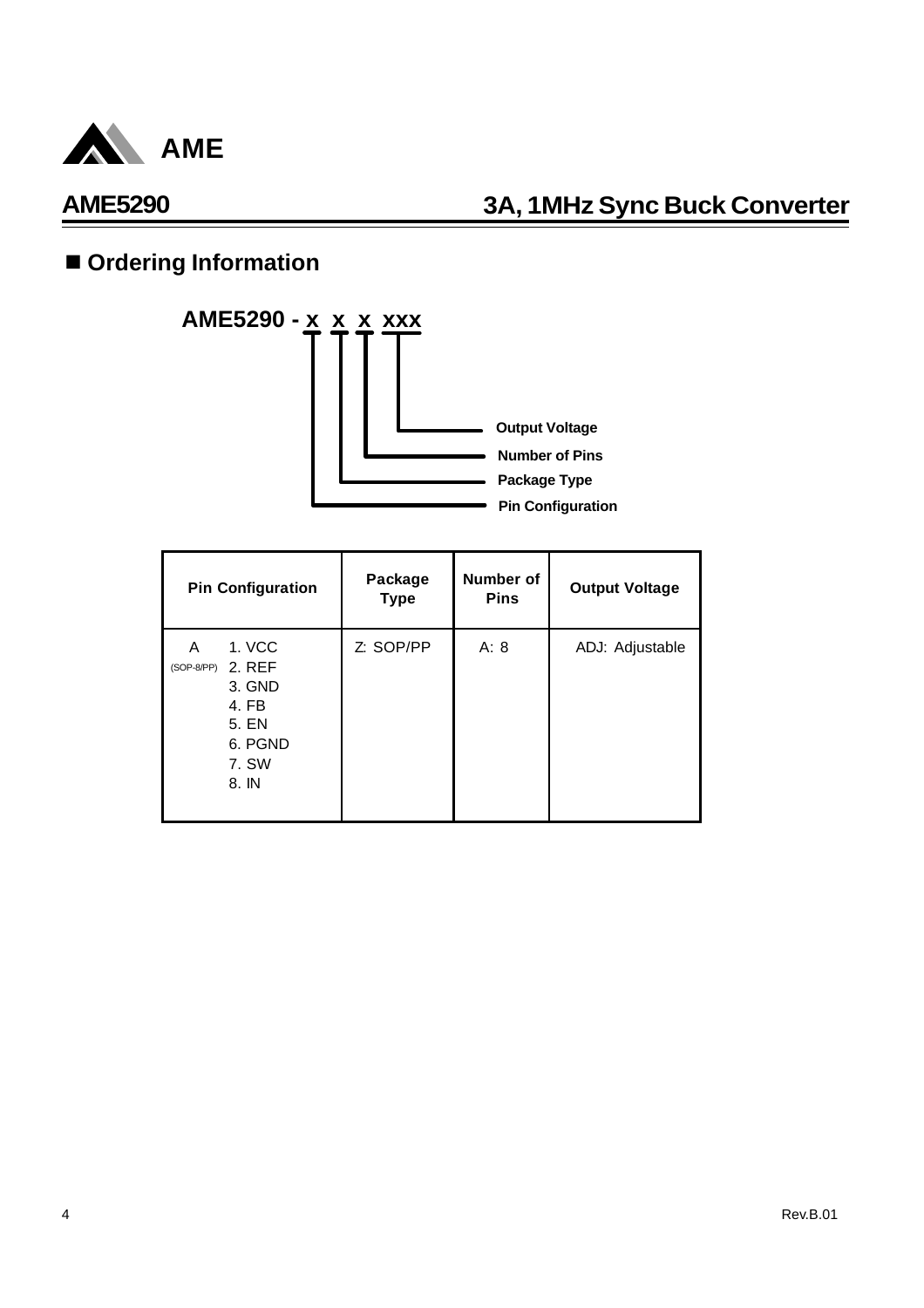

## **3A, 1MHz Sync Buck Converter**

### n **Available Options**

| <b>Part Number</b> | Marking*               | <b>Output Voltage</b> | Package  | <b>Operating Ambient</b><br><b>Temperature Range</b> |
|--------------------|------------------------|-----------------------|----------|------------------------------------------------------|
| AME5290-AZAADJ     | A5290<br><b>AMyMXX</b> | ADJ                   | SOP-8/PP | -40 <sup>o</sup> C to +85 <sup>o</sup> C             |

Note:

1. The first 2 places represent product code. It is assigned by AME such as AM.

2. y is year code and is the last number of a year. Such as the year code of 2008 is 8.

- 3. A bar on top of first letter represents Green Part such as A5290.
- 4. The last 3 places MXX represent Marking Code. It contains M as date code in "month", XX as LN code and that is for AME internal use only. Please refer to date code rule section for detail information.
- 5. Please consult AME sales office or authorized Rep./Distributor for the availability of output voltage and package type.

## n **Absolute Maximum Ratings**

| <b>Parameter</b>          | <b>Maximum</b>          | Unit |
|---------------------------|-------------------------|------|
| VIN, VCC, REF to GND      | $-0.3V$ to $+6V$        |      |
| Switch Voltage            | $-1V$ to $+6V$          |      |
| EN, FB to GND             | $-0.3V$ to (VCC + 0.3V) |      |
| PGND to GND               | $-0.3V$ to $+0.3V$      |      |
| <b>ESD Classification</b> | $B^*$                   |      |

Caution: Stress above the listed in absolute maximum ratings may cause permanent damage to the device. \* HBM B: 2000V ~ 3999V

## ■ Recommended Operating Conditions

| <b>Parameter</b>           | <b>Symbol</b>               | Rating          | Unit |
|----------------------------|-----------------------------|-----------------|------|
| Ambient Temperature Range  | $\mathsf{I}_{\mathsf{A}}$   | $-40$ to $+85$  |      |
| Junction Temperature Range |                             | $-40$ to $+125$ | °C   |
| Storage Temperature Range  | $\mathsf{r}_{\texttt{STG}}$ | $-65$ to $+150$ |      |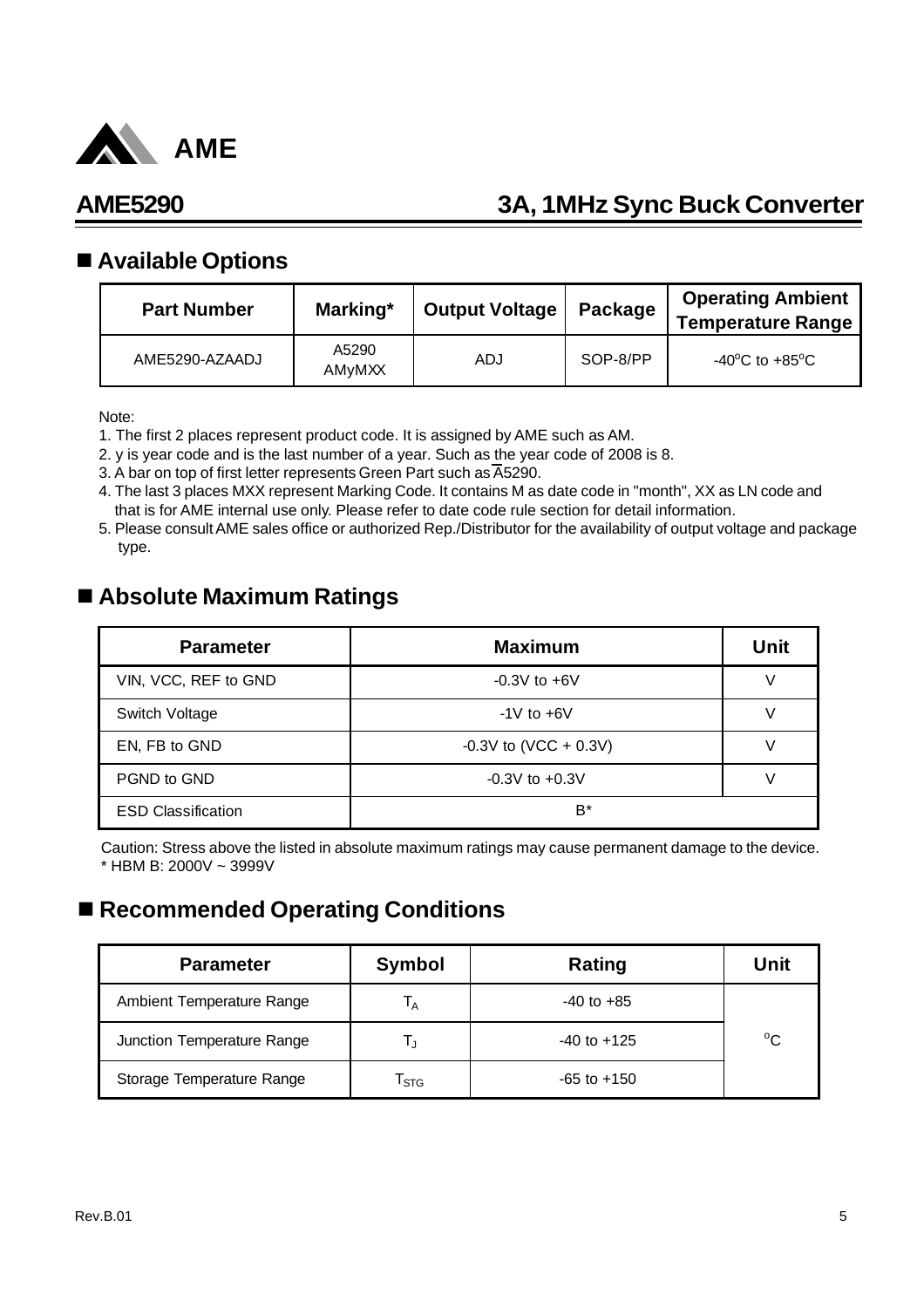

## **3A, 1MHz Sync Buck Converter**

## n **Thermal Information**

| <b>Parameter</b>                                   | Package  | Die Attach              |                      | Symbol   Maximum | <b>Unit</b>     |
|----------------------------------------------------|----------|-------------------------|----------------------|------------------|-----------------|
| Thermal Resistance*<br>(Junction to Case)          |          |                         | $\theta_{\text{JC}}$ | 19               | $\rm ^{o}C$ / W |
| <b>Thermal Resistance</b><br>(Junction to Ambient) | SOP-8/PP | <b>Conductive Epoxy</b> | $\theta$ JA          | 84               |                 |
| Internal Power Dissipation                         |          |                         | $P_D$                | 1450             | mW              |
| Maximum Junction Temperature                       |          |                         |                      | 150              | °C              |
| Solder Iron (10Sec)**                              |          |                         |                      | 350              |                 |

 $^*$  Measure  $\theta_{\text{JC}}$  on center of molding compound if IC has no tab.

\*\* MIL-STD-202G 210F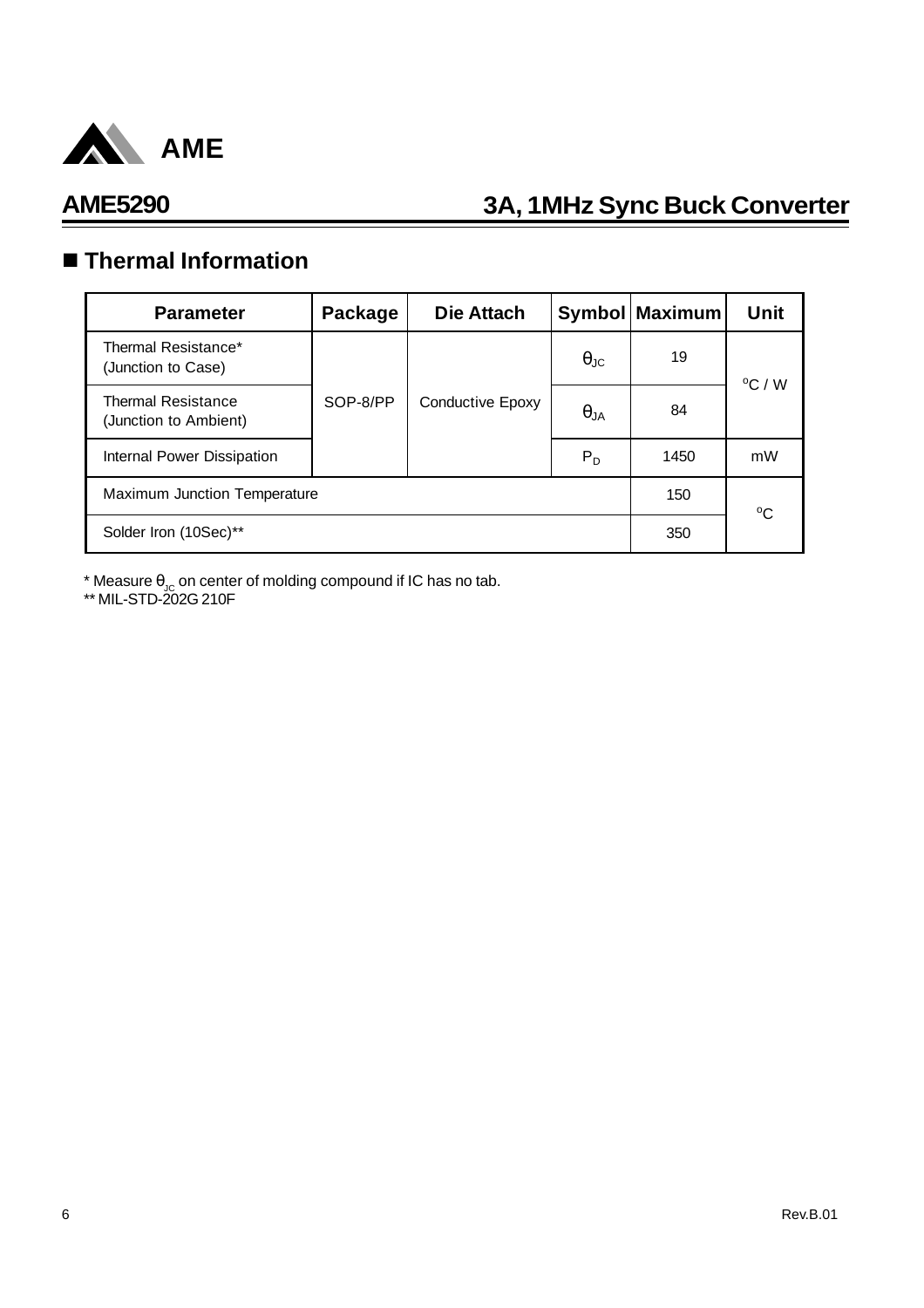

## **3A, 1MHz Sync Buck Converter**

## n **Electrical Specifications**

 $V_{IN}$ =5V, T<sub>A</sub> = 25<sup>o</sup>C unless otherwise noted.

| <b>Parameter</b>                                  | Symbol                 | <b>Test Condition</b>                                 |               | Min            | <b>Typ</b>     | <b>Max</b> | <b>Units</b> |
|---------------------------------------------------|------------------------|-------------------------------------------------------|---------------|----------------|----------------|------------|--------------|
| Input Voltage Range                               | $V_{IN}$               |                                                       |               | 3              |                | 5.5        | V            |
| <b>Supply Current</b>                             |                        | No switching (EN=VCC)                                 | $V_{IN} = 5V$ |                | 450            |            | $\mu$ A      |
| Shutdown Current                                  | <b>I</b> SHDN          | Shutdown (EN=0V)                                      |               |                | 20             | 35         | μA           |
| V <sub>CC</sub> Undervoltage Lockout<br>Threshold |                        | When SW starts switching                              |               |                | $\overline{2}$ |            | V            |
| <b>REF Voltage</b>                                | $V_{REF}$              | $I_{REF}=0$ , $V_{IN}=3V$ to 5V                       |               |                | 0.8            |            | V            |
| EN Voltage High                                   |                        | Logic High                                            |               | $\overline{2}$ |                |            | $\vee$       |
| <b>EN Voltage Low</b>                             | $V_{EN}$               | Logic Low                                             |               |                |                | 0.4        |              |
| Output Voltage Range                              | $V_{OUT}$              | When using external feedback<br>resistors to drive FB |               | 0.8            |                | <b>VIN</b> | $\vee$       |
| Output Voltage Line Regulation                    |                        | $V_{IN} = 3V$ to 5V                                   |               |                | 0.08           |            | $\%$ /V      |
| Output Voltage Load Regulation                    |                        | $0A < I_{LOAD} < 3A$                                  |               |                | 0.12           |            | $%$ /A       |
| Feedback Voltage<br>(Error Amp Only)              | $V_{FB}$               | $V_{IN} = 3V$ to 5V                                   |               | 0.784          | 0.8            | 0.816      | V            |
| FB Input Bias Current                             |                        |                                                       |               | $-0.1$         |                | 0.1        | $\mu$ A      |
| High-side Switch On Resistance                    | $R_{DSON,HI}$          | $V_{IN} = 5V$                                         |               |                | 100            |            |              |
| Low-side Switch On Resistance                     | R <sub>DSON,LOW</sub>  | $V_{IN} = 5V$                                         |               |                | 80             |            | $m\Omega$    |
| High-side Switch Current Limit                    |                        | Duty cycle=100%,                                      | High-side     | 3.4            | 4.5            |            | A            |
| Low-side Switch Current Limit                     |                        | $V_{IN} = 3V$ to 5V                                   | Low-side      |                | $-1.3$         |            |              |
| Switch Leakage Current                            |                        | $V_{IN} = 5V$                                         | $V_{SW} = 5V$ |                |                | 10         |              |
|                                                   | $I_{SWLK}$             |                                                       | SW=GND        | $-10$          |                |            | $\mu$ A      |
| <b>Current Limit Oscillation</b><br>Frequency     | $f_{\rm OSC,CL}$       | $V_{IN} = 3V$ to 5V                                   |               |                | 1              |            | <b>MHz</b>   |
| <b>Short Current Oscillation</b><br>Frequency     | $f_{\rm OSC,SCR}$      | $V_{FB} = 0V$                                         |               |                | 120            |            | <b>KHz</b>   |
| SW Maximum Duty Cycle                             | $D_{SW,MAX}$           | $V_{SW}$ =high-Z, $V_{IN}$ =3V to 5V                  |               |                |                | 100        | $\%$         |
| SW Minimum Duty Cycle                             | t <sub>SWON, MIN</sub> | $V_{IN} = 3V$ to 5V                                   |               |                | 15             |            |              |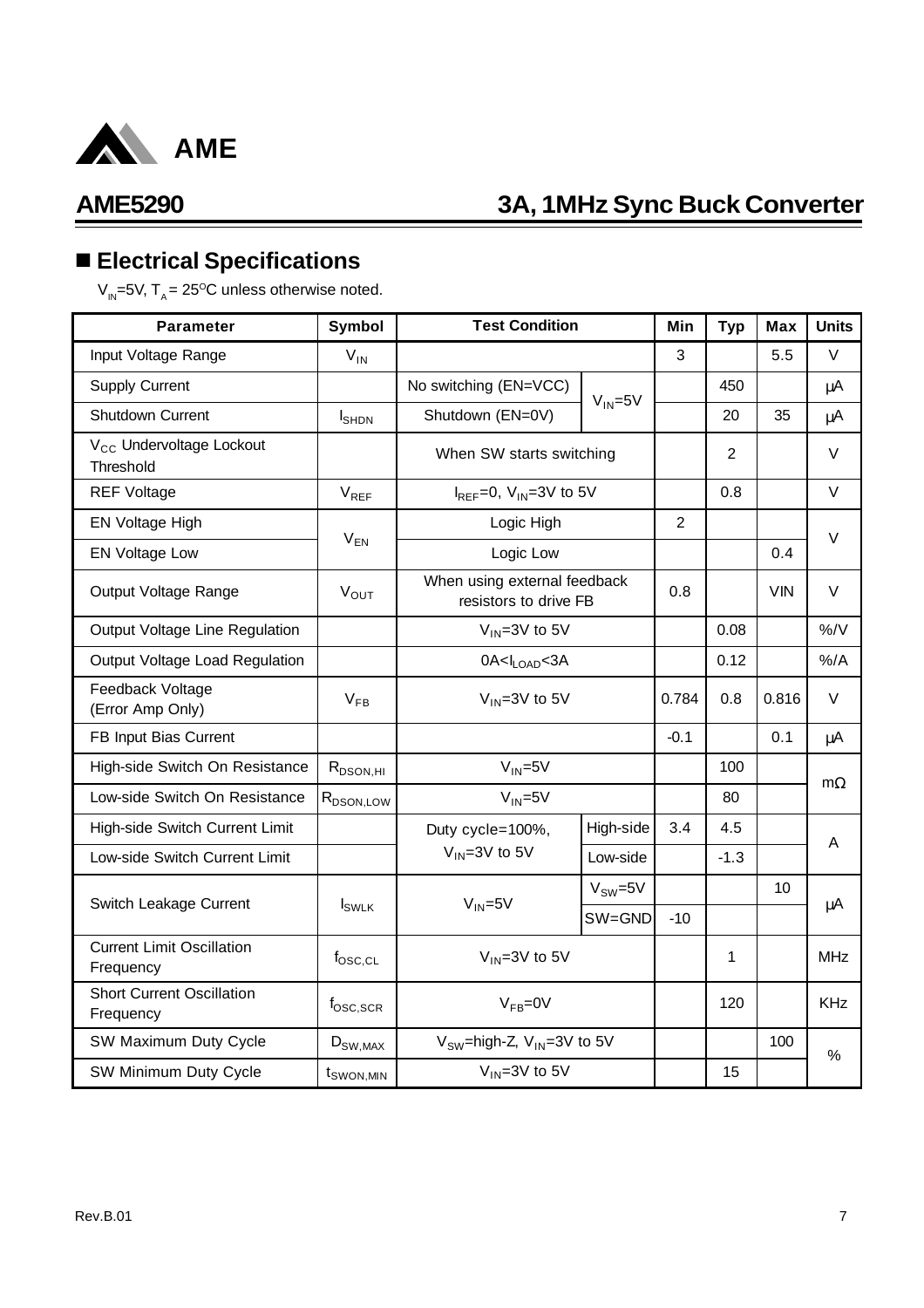

# **3A, 1MHz Sync Buck Converter**

## ■ Electrical Specifications ( Contd. )

| <b>Parameter</b>             | Symbol     | <b>Test Condition</b>             |           | Min | Typ | Max | Units |
|------------------------------|------------|-----------------------------------|-----------|-----|-----|-----|-------|
| Thermal Shutdown Temperature | <b>OTP</b> | When SW starts/stops<br>switching | TJ rising |     | 160 |     | °C    |
| Thermal Shutdown Hysteresis  | <b>OTH</b> |                                   |           |     | 20  |     |       |
| Minimum On Time              | LON.MIN    |                                   |           |     | 150 |     | ns    |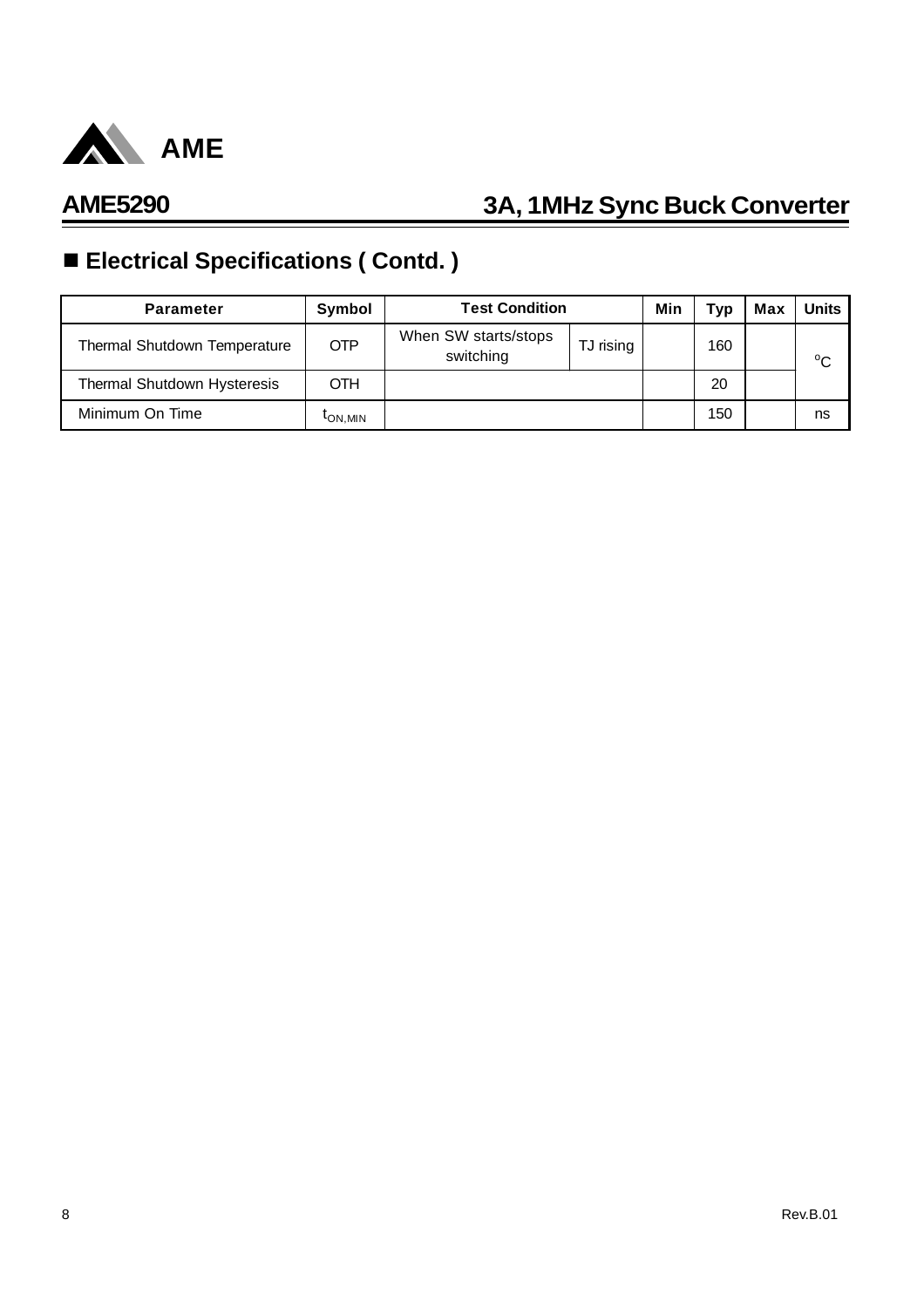

### n **Detailed Description**

 The AME5290 high-efficiency switching regulator is a small, simple, DC-to-DC step-down converters capable of delivering up to 3A of output current. The devices operate in pulse-width modulation (PWM) at a fixed frequency of 1MHz from a 3V to 5.5V input voltage and provide an output voltage from 0.8V to  $V_{\text{IN}}$ , making the AME5290 ideal for on-board post-regulation applications. The high switching frequency allows for the use of smaller external components, and internal synchronous rectifiers improve efficiency and do not use the typical Schottky freewheeling diode. Using the on-resistance of the internal high-side MOSFET to sense switching currents eliminates current-sense resistors, further improving efficiency and cost.

 The AME5290 step-down converters use a PWM current- mode control scheme. An open-loop comparator (Modulator) compares the amplified voltage-feedback signal against the sum of the amplified current-sense signal and the slope compensation ramp. At each rising edge of the internal clock, the internal high-side MOSFET turns on until the PWM comparator trips. During this on-time, current ramps up through the inductor, sourcing current to the output and storing energy in the inductor. The current-mode feedback system regulates the peak inductor current as a function of the output voltage error signal. Since the average inductor current is nearly the same as the peak inductor current (<30% ripple current ). The circuit acts as a switch-mode transconductance amplifier. To preserve inner-loop stability and eliminate inductor stair-casing, a slope-compensation ramp is summed into the main PWM comparator. During the second half of the cycle, the internal high-side P-channel MOSFET turns off, and the internal low-side N-channel MOSFET turns on. The inductor releases the stored energy as its current ramps down while still providing current to the output. The output capacitor stores charge when the inductor current exceeds the load current, and discharges when the inductor current is lower, smoothing the voltage across the load.

## **3A, 1MHz Sync Buck Converter**

#### **Current Limit**

 The internal high-side MOSFET has a current limit of 4.5A (typ.). If the current flowing out of SW exceeds this limit, the high-side MOSFET turns off and the synchronous rectifier turns on. This lowers the duty cycle and causes the output voltage to droop until the current limit is no longer exceeded. A synchronous rectifier current limit of -1.3A (typ.) protects the device from current flowing into SW. If the negative current limit is exceeded, the synchronous rectifier turns off, forcing the inductor current to flow through the high-side MOSFET body diode, back to the input, until the beginning of the next cycle or until the inductor current drops to zero. The AME5290 uses a pulse-skip mode to prevent overheating during short-circuit output conditions. The device enters pulseskip mode when the FB voltage drops below 300mV, limiting the current to 4.5A (typ.) and reducing power dissipation. Normal operation resumes upon removal of the short-circuit condition.

#### **Over Voltage Protection**

 The AME5290 monitors a resistor divided feedback voltage to detect over voltage. When the feedback voltage becomes higher than the target voltage for 12% (typ.), the OVP comparator output goes high and the circuit latches as the high-side MOSFET turned OFF and lowside MOSFET turned ON cycle by cycle.

#### **Soft-Start**

 The AME5290 employ soft-start circuitry to reduce supply inrush current during startup conditions.

#### **Thermal-Overload Protection**

 Thermal-overload protection limits total power dissipation in the device. When the junction temperature exceeds  $T = +160^{\circ}C$ , a thermal sensor forces the device into shutdown, allowing the die to cool. The thermal sensor turns the device on again after the junction temperature cools by  $20^{\circ}$ C, resulting in a pulsed output during continuous overload conditions.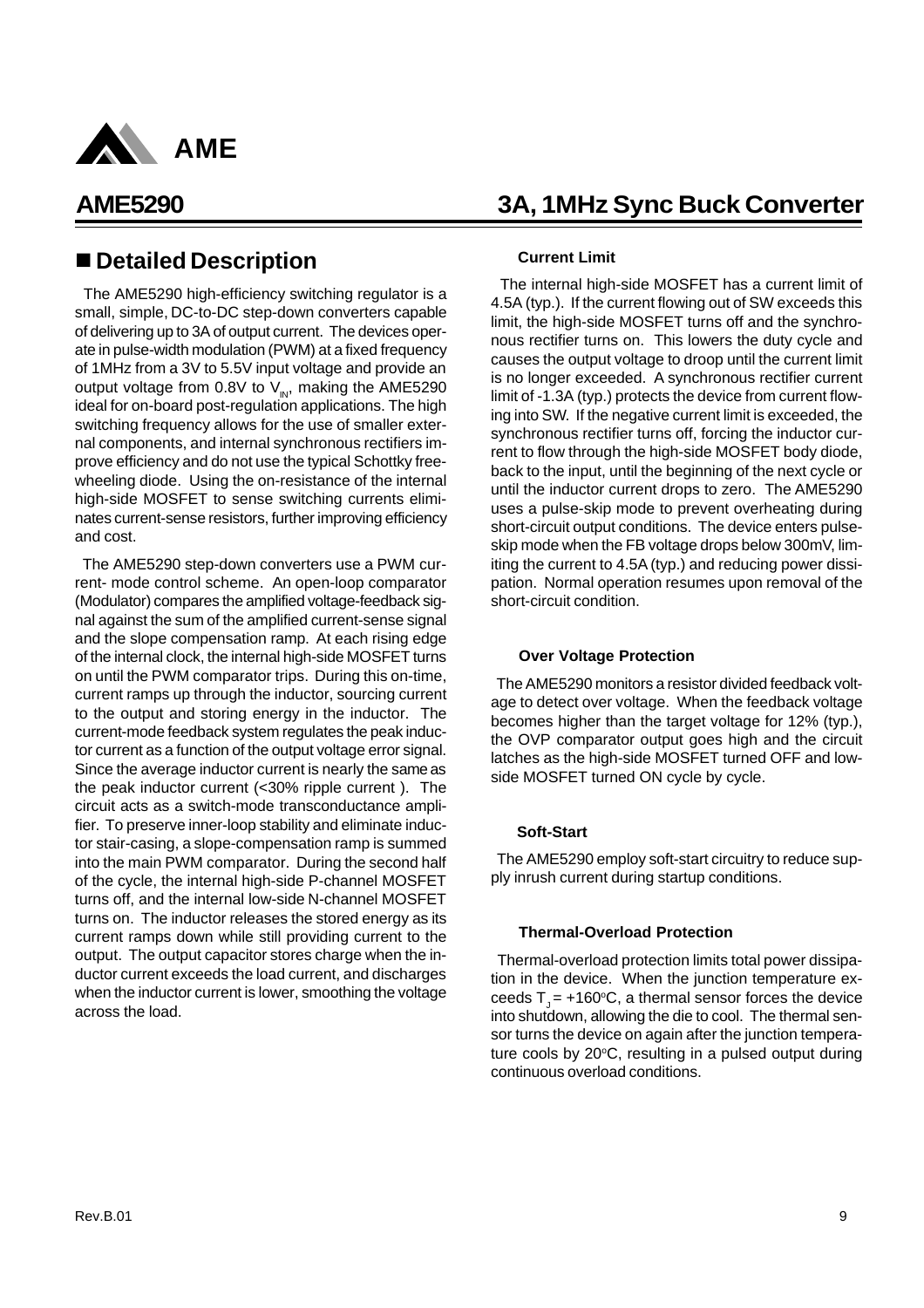

#### **Undervoltage Lockout**

 If VCC drops below 1.8V, the UVLO circuit inhibits switching. Once VCC rises above 2V, the UVLO clears, and the soft-start sequence activates.

#### **Shutdown Mode**

 The EN pin has a internal pull high resistor connect to VCC. To shut down the AME5290, use an NPN bipolar junction transistor or a MOSFET to pull EN to GND. Shutdown mode causes the internal MOSFETs to stop switching, forces SW to a high-impedance state, and shorts REF to GND. Release EN to exit shutdown and initiate the soft-start sequence.

#### **VCC Decoupling**

 Due to the high switching frequency and tight output tolearance, decouple VCC with a 0.1μF capacitor connected from VCC to GND, and a 10Ω resistor connected from VCC to VIN. Place the capacitor as close to VCC as possible.

## **3A, 1MHz Sync Buck Converter**

### ■ Application Information

#### **Inductor Selection**

 Use a 2μH inductor with a minimum 3A-rated DC current for most application. For best efficiency, use an inductor with a DC resistance of less than 20mΩ and a saturation current grater than 4A(min). For most designs, derive a reasonable inductor value( $L_{\text{INIT}}$ ) from the following equation:  $L_{\text{INIT}} = V_{\text{OUT}} \cdot (V_{\text{IN}} - V_{\text{OUT}})/((V_{\text{IN}} \cdot LIR \cdot I_{\text{OUTMAX}}))$  $^*$  f<sub>sw</sub>)

where  $f_{\text{sw}}$  is the switching frequency (1MHz typ) of the oscillator. Keep the inductor current ripple percentage LIR between 20% and 40% of the maximum load current for the best compromise of cost, size, and performance. Calculate the maximum inductor current as:

$$
I_{L(MAX)} = (1+LIR / 2) * I_{OUT(MAX)}
$$

Check the final values of the inductor with the output ripple voltage requirement. The output ripple voltage is given by:

 $V_{\text{RIPPLE}} = V_{\text{OUT}}$  \*  $(V_{\text{IN}} - V_{\text{OUT}})$  \* ESR /  $(V_{\text{IN}}$  \*  $L_{\text{FINAL}}$  \*  $f_{\text{SW}})$ Where ESR is the equivalent series resistance of the output capacitor.

#### **Capacitor Selection**

 The input filter capacitor reduces peak currents drawn from the power source and reduces noise and voltage ripple on the input caused by the circuit's switching. The input capacitor must meet the ripple current requirement( $I<sub>RMS</sub>$ ) imposed by the switching currents defined by the following equation:

$$
I_{RMS} = (1 / V_{IN}) * (I_{OUT}^2 * V_{OUT} * (V_{IN} - V_{OUT}))^{1/2}
$$

For duty ratios less than 0.5, the input capacitor RMS current is higher than the calculated current. Therefore, use a +20% margin when calculating the RMS current at lower duty cycles. Use ceramic capacitors for their low ESR, equivalent series inductance (ESL), and lower cost. Choose a capacitor that exhibits less than  $10^{\circ}$ C temperature rise at the maximum operating RMS current for optimum long-term reliability. After determining the input capacitor, check the input ripple voltage due to capacitor discharge when the high-side MOSFET turns on. Calculate the input ripple voltage as follows:

 $V_{INRIPPIF} = (I_{OUT} * V_{OUT}) / (f_{SW} * V_{IN} * C_{IN})$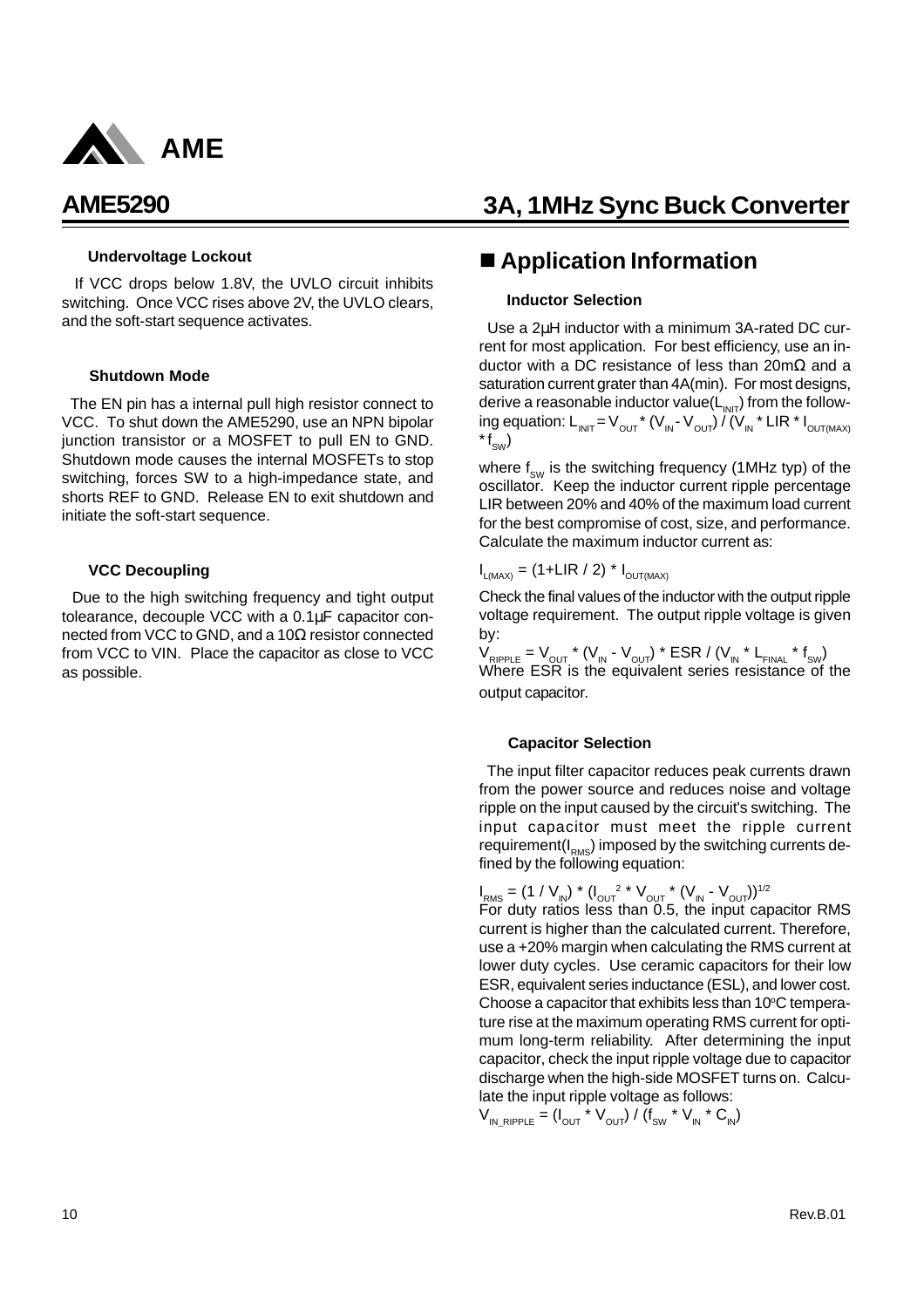

 Keep the input ripple voltage less than 3% of the input voltage. The key selection parameters for the output capacitor are capacitance, ESR, ESL, and the voltage rating requirements. These affect the overall stability, output ripple voltage, and transient response of the DC-to-DC converter. The output ripple occurs due to variations in the charge stored in the output capacitor, the voltage drop due to the capacitor's ESR, and the voltage drop due to the capacitor's ESL. Calculate the output voltage ripple due to the output capacitance, ESR, and ESL as:

 $V_{RIPPLE} = V_{RIPPLE(C)} + V_{RIPPLE(ESR)} + V_{RIPPLE(ESL)}$ 

where the output ripple due to output capacitance, ESR, and ESL is:

 $V_{\text{piplet}} = I_{\text{p.p}} / (8 \times C_{\text{out}} \times f_{\text{SM}})$  $V_{RIPPLE(ESR)} = I_{P-P}$  x ESR

 $V_{\text{RIPPLE(ESL)}} = (I_{\text{p.p}} / t_{\text{ON}}) \times \text{ESL}$  or  $(I_{\text{p.p}} / t_{\text{OFF}}) \times \text{ESL}$ 

whichever is greater and  $\mathbf{L}_p$  the peak-to-peak inductor current is:

$$
I_{P-P} = [ (V_{IN} - V_{OUT}) / f_{SW} \times L ) ] \times V_{OUT} / V_{IN}
$$

 Use these equations for initial capacitor selection, but determine final values by testing a prototype or evaluation circuit. As a rule, a smaller ripple current results in less output voltage ripple. Since the inductor ripple current is a factor of the inductor value, the output voltage ripple decreases with larger inductance. Use ceramic capacitors for their low ESR and ESL at the switching frequency of the converter. The low ESL of ceramic capacitors makes ripple voltages negligible. Load transient response depends on the selected output capacitor. During a load transient, the output instantly changes by ESR  $*$  I<sub>LOAD</sub>. Before the controller can respond, the output deviates further, depending on the inductor and output capacitor values. After a short time, the controller responds by regulating the output voltage back to its nominal state. The controller response time depends on the closed-loop bandwidth. A higher bandwidth yields a faster response time, thus preventing the output from deviating further from its regulating value.

#### **Output Voltage Programming**

The output voltage is set by resistive divider according to the following formula:  $V_{OUT} = 0.8 \times (1 + R1/R2)$ 

Please keep R2 not larger than 25KΩ and select R1 using the formula.

## **3A, 1MHz Sync Buck Converter**

#### **Efficiency Considerations**

 Although all dissipative elements in the circuit produce losses, one major source usually account for most of the losses in AME5290 circuits: I<sup>2</sup>R losses. The I<sup>2</sup>R loss dominates the efficiency loss at medium to high load currents. The <sup>P</sup>R losses are calculated from the resistances of the internal switches,  $R_{\text{SW}}$ , and external inductor  $R_$ . In continuous mode, the average output current flowing through inductor L is "chopped" between the main switch and the synchronous switch. Thus the series resistance looking into the SW pin is a function of both top and bottom MOSFET  $R_{DS(ON)}$  and the duty cycle (D) as follows:

 $R_{SW} = (R_{DS(ON)TOP})(D) + (R_{DS(ON)ROTTOM})(1-D)$ 

The  $R_{DS(ON)}$  for both the top and bottom MOSFETs can be obtained from Electrical Characteristics table. Thus, to obtained  $\mathsf{^{\mathsf{P}R}}$  losses, simply add  $\mathsf{R}_{_{\mathsf{SW}}}$  to  $\mathsf{R}_{_{\mathsf{L}}}$  and multiply the result by the square of the average output current. Other losses including  $C_{\text{IN}}$  and  $C_{\text{OUT}}$  ESR dissipative losses and inductor core losses generally account for less than 2% total additional loss.

#### **Thermal Considerations**

 In most application the AME5290 does not dissipate much heat due to its high efficiency. But, in applications where the AME5290 is running at high ambient temperature with low supply voltage and high duty cycles, such as in dropout, the heat dissipated may exceed the maximum junction temperature of the part. If the junction temperature reaches approximately 150°C, both power switches will be turned off and the SW node will become high impedance.

 Thermal performance can be improved with one of the following options:

- Increase the copper areas connected to GND, SW, and  $V_{IN}$
- Provide thermal vias next to GND and  $V_{IN}$ , to the ground plane and power plane on the back side of PC board, with openings in the solder mask next to the vias to provide better thermal conduction.
- Provide forced-air cooling to further reduce case temperature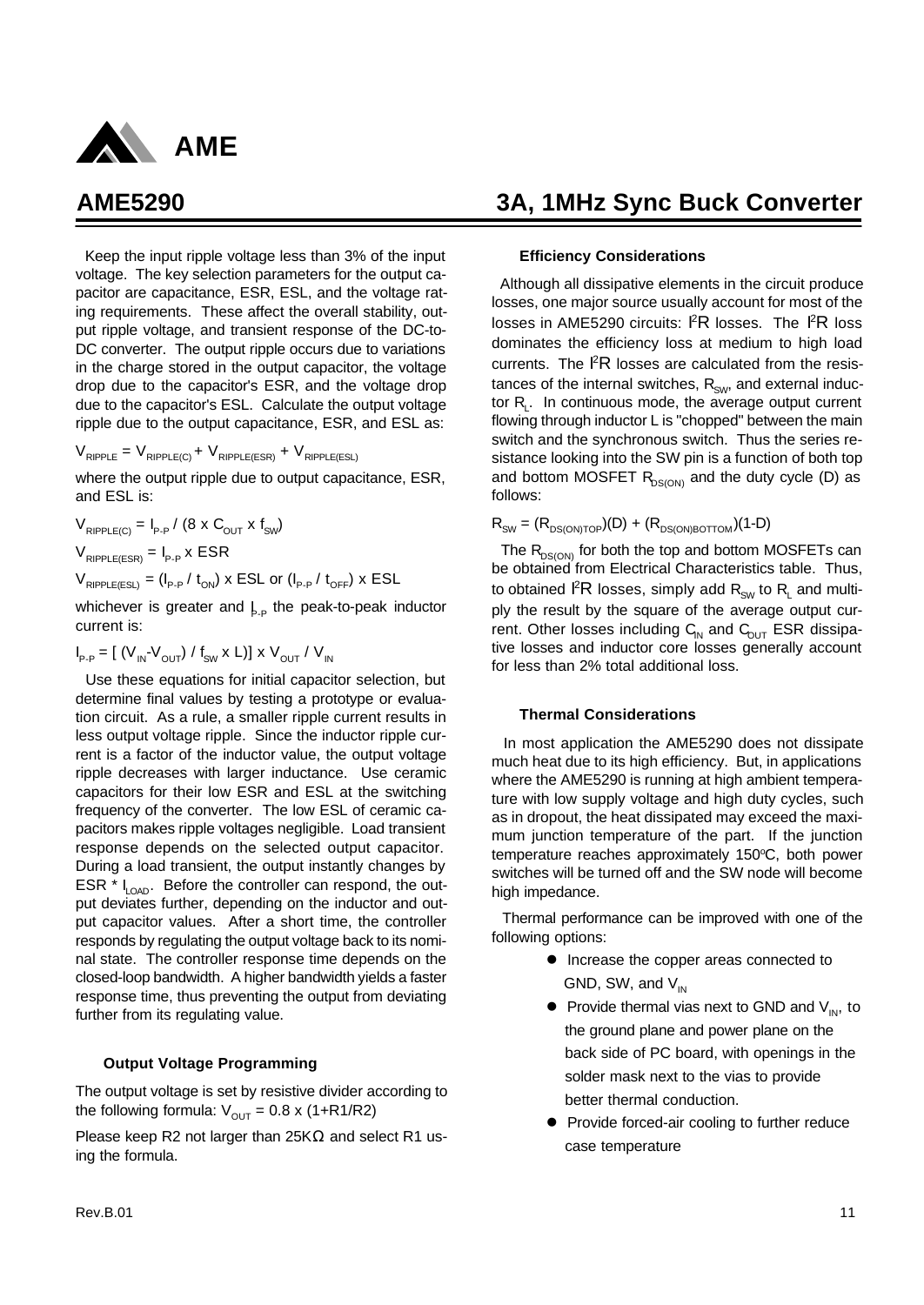

## **3A, 1MHz Sync Buck Converter**

### **PC Board Layout Considerations**

 Careful PC board layout is critical to achieve clean and stable operation. The switching power stage requires particular attention. Follow these guidelines for good PC board layout:

- Place decoupling capacitors as close to the IC as possible. Keep power ground plane(connected to PGND) and signal ground plane(connected to GND) separate
- Connect input and output capacitors to the power ground plane; connect all other capacitors to the signal ground plane

#### **Note:**

#### **Connect exposed pad (heat sink on the back) to GND.**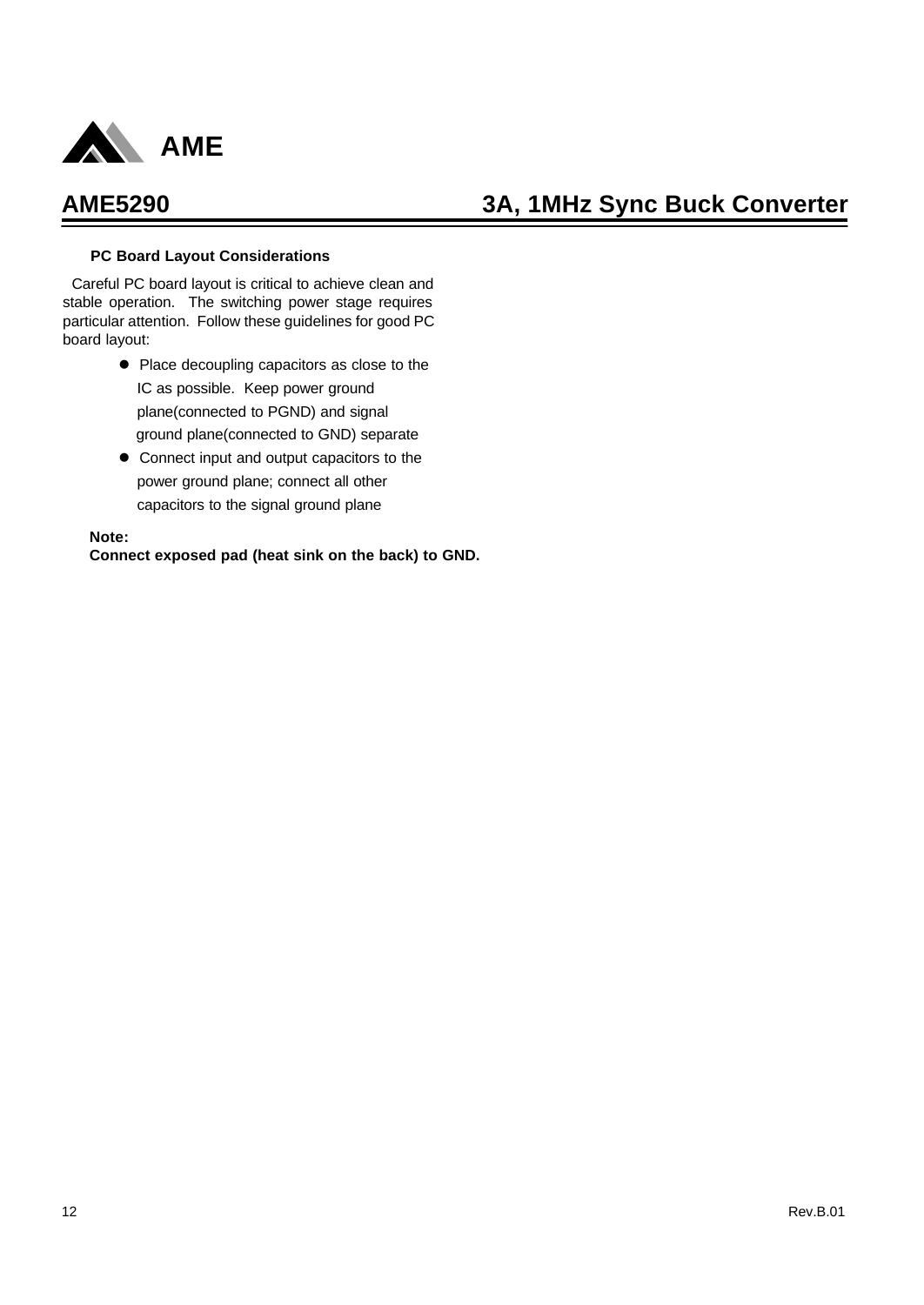

## **3A, 1MHz Sync Buck Converter**

## ■ Characterization Curve





 $V_{\text{IN}}$ =5V  $V_{\text{OUT}}$ =3.3V  $I_{\text{OUT}}$ =5m $A$ ~3A  $\overline{T}_{A} = 25^{\circ}C$ 

1)  $V_{\text{OUT}}$ = 200mV/div (AC) 2) I<sub>out</sub> = 1A/div

**Output Voltage Ripple (Full Load)**









1) EN= 2V/div 2) V<sub>out</sub>= 2V/div 3) I<sub>IN</sub> = 2A/div 4)  $I_{\text{OUT}}^{\text{max}} = 2 \text{A/div}$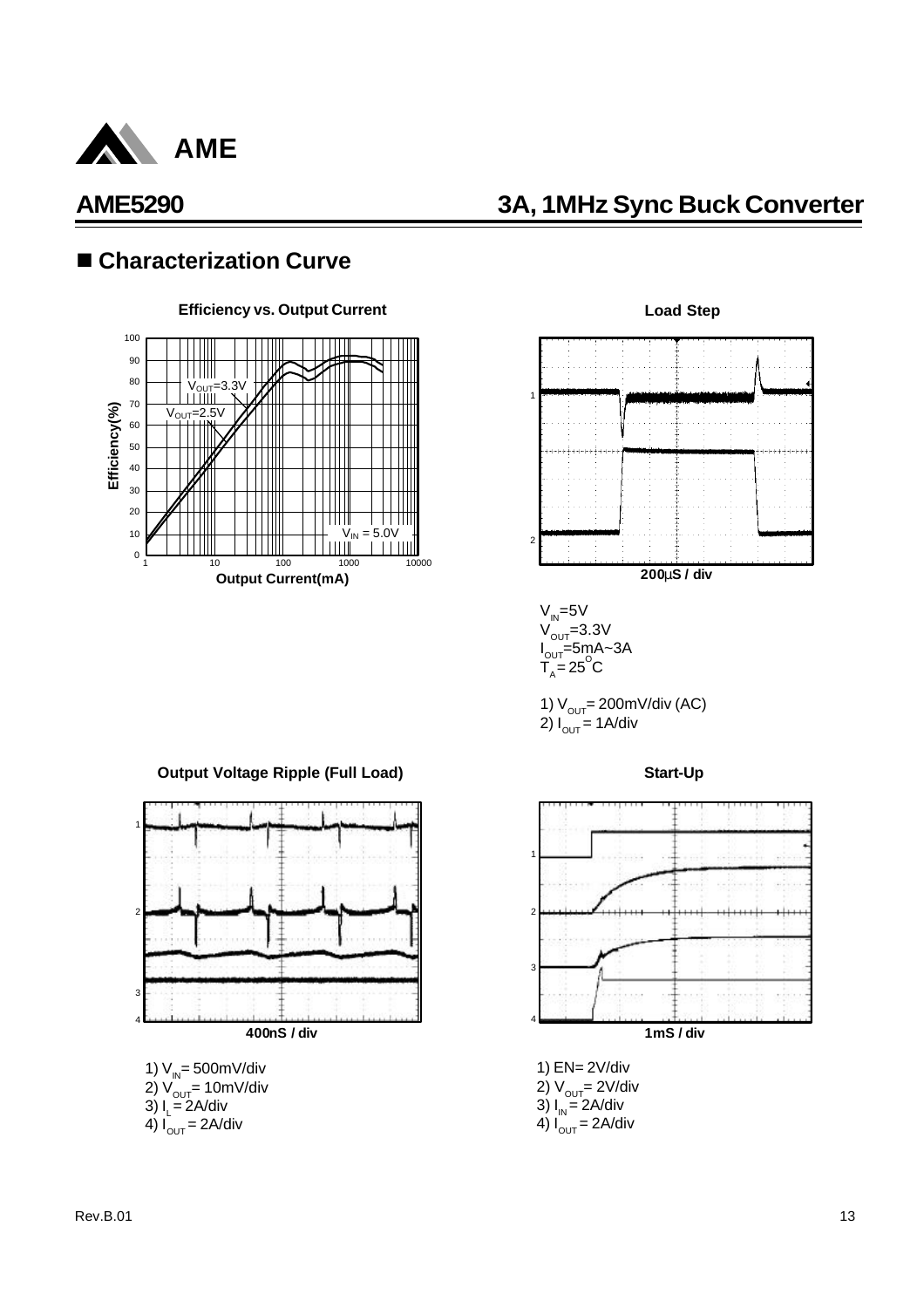

## **3A, 1MHz Sync Buck Converter**

## ■ Characterization Curve ( Contd. )



#### **Frequency vs. Supply Voltage Frequency vs. Output Current**











#### **Quiescent Current (No Switching) vs. Temperature**

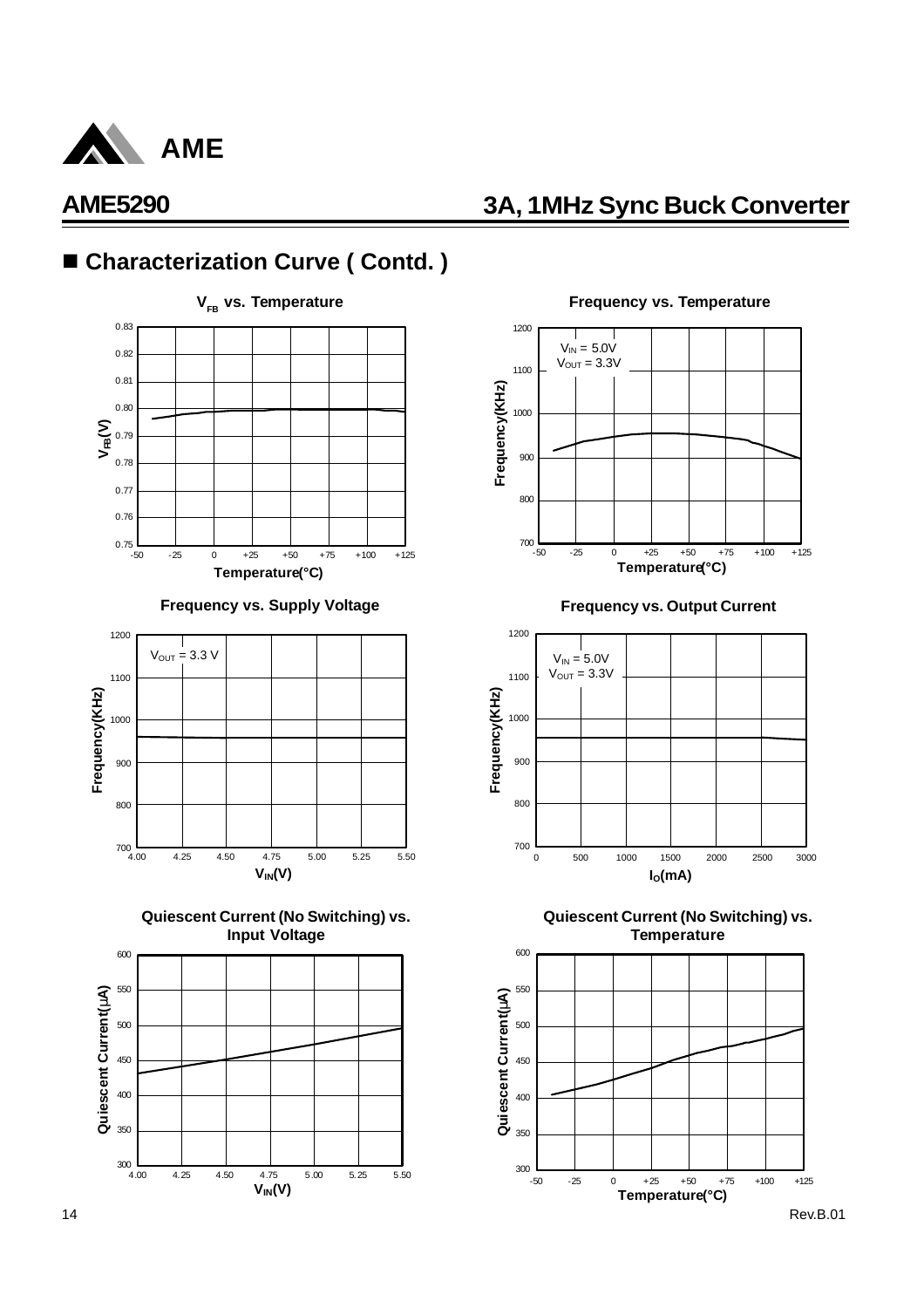

## **3A, 1MHz Sync Buck Converter**

## ■ Date Code Rule

| <b>Month Code</b> |                    |  |  |
|-------------------|--------------------|--|--|
| 1: January        | 7: July            |  |  |
| 2: February       | 8: August          |  |  |
| 3: March          | 9: September       |  |  |
| 4: April          | A: October         |  |  |
| 5: May            | <b>B:</b> November |  |  |
| 6: June           | C: December        |  |  |

## n **Tape and Reel Dimension**

### **SOP-8/PP**



|  |  | Carrier Tape, Number of Components Per Reel and Reel Size |  |  |  |
|--|--|-----------------------------------------------------------|--|--|--|
|--|--|-----------------------------------------------------------|--|--|--|

| Package  | <b>Carrier Width (W)</b> | Pitch (P)        | <b>Part Per Full Reel</b> | <b>Reel Size</b> |
|----------|--------------------------|------------------|---------------------------|------------------|
| SOP-8/PP | $12.0\pm 0.1$ mm         | $4.0{\pm}0.1$ mm | 2500pcs                   | $330±1$ mm       |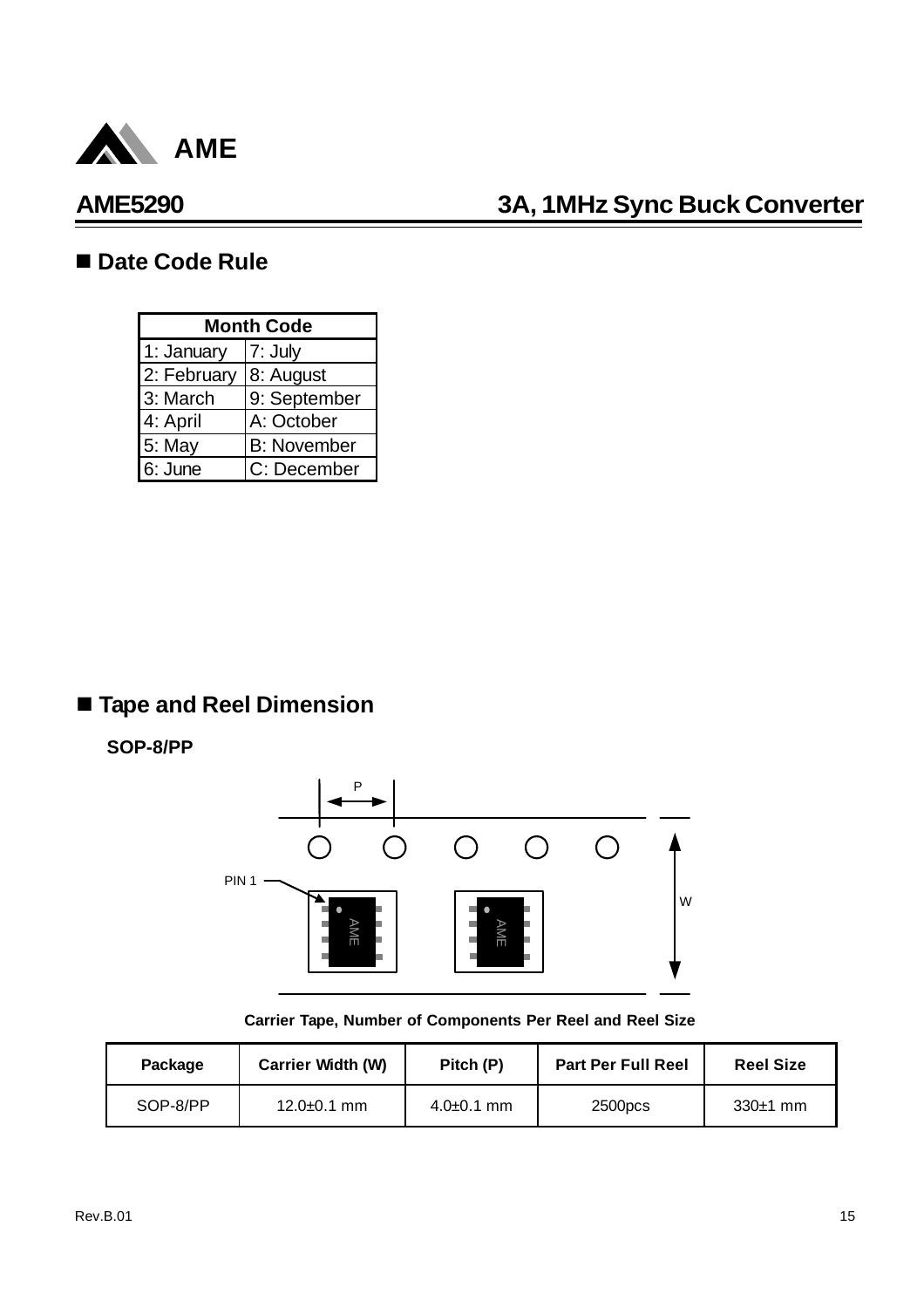

## **3A, 1MHz Sync Buck Converter**

## ■ Package Dimension

### **SOP-8/PP**



| <b>SYMBOLS</b> | <b>MILLIMETERS</b> |             | <b>INCHES</b> |             |
|----------------|--------------------|-------------|---------------|-------------|
|                | MIN                | <b>MAX</b>  | <b>MIN</b>    | <b>MAX</b>  |
| A              | 1.350              | 1.750       | 0.053         | 0.069       |
| A1             | 0.000              | 0.150       | 0.000         | 0.006       |
| A2             | 1.350              | 1.600       | 0.053         | 0.063       |
| C              | 0.100              | 0.250       | 0.004         | 0.010       |
| Е.             | 3.750              | 4.150       | 0.148         | 0.163       |
| E <sub>1</sub> | 5.700              | 6.300       | 0.224         | 0.248       |
| L1             | 0.300              | 1.270       | 0.012         | 0.050       |
| b              | 0.310              | 0.510       | 0.012         | 0.020       |
| D              | 4.720              | 5.120       | 0.186         | 0.202       |
| е              | 1.270 BSC          |             | 0.050 BSC     |             |
| a              | $0^{\circ}$        | $8^{\circ}$ | $0^{\circ}$   | $8^{\circ}$ |
| E <sub>2</sub> | 2.150              | 2.513       | 0.085         | 0.099       |
| D <sub>1</sub> | 2.150              | 3.402       | 0.085         | 0.134       |